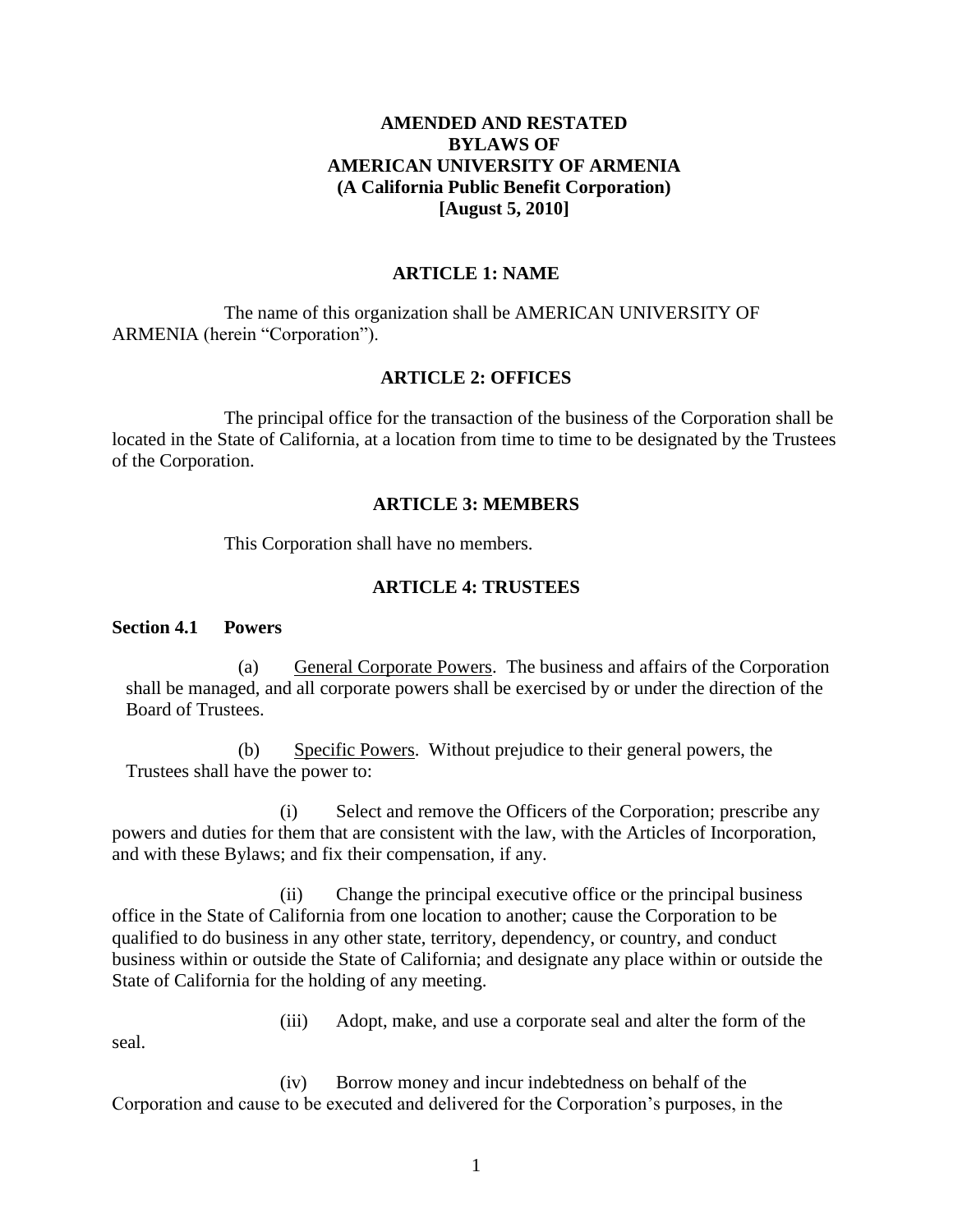Corporate name, promissory notes, bonds, debentures, deeds of trust, mortgages, pledges, hypothecations, and other evidences of debt and securities.

## **Section 4.2 Number of Trustees**

The Corporation shall have not less than seven (7) nor more than twenty-one (21) Trustees, and collectively they shall be known as the Board of Trustees ("Board"). The President of the Corporation shall be a Trustee of the Corporation in his/her ex-officio capacity, with full power of a Trustee.

# **Section 4.3 Appointment and Term of Office of Trustees**

(a) The initial Trustees shall be the original incorporators of the Corporation.

(b) Additional and new Trustees shall be elected by the then existing Trustees in consultation with the President of the Armenian General Benevolent Union, and subject to the concurrence of the President of the University of California.

(c) Appointments to the Board shall be for a term of four (4) years, arranged such that at least one (1) seat on the Board of Trustees becomes vacant each year, but not more than one-third plus one (1) of the authorized number of seats on the Board become vacant in any one year. 1

# **Section 4.4 Qualifications of Trustees**

Subject to the provisions of Section 4.3 above, any person 18 years of age or older may serve as a Trustee. Trustees need not be residents of the State of California.

No officer of the American University of Armenia, with the exception of the President, shall serve as a Trustee of this Corporation.<sup>2</sup>

## **Section 4.5 Vacancies**

(a) Events Causing Vacancy. A vacancy on the Board of Trustees shall be deemed to exist upon the death, resignation, or removal of any Trustee.

(b) Resignation. Except as provided in this paragraph, any Trustee may resign, which resignation shall be effective on giving written notice to the Chairman of the Board, the President, or the Secretary, unless the notice specifies a later time for the resignation to become effective. No Trustee may resign when the Corporation would then be left without a duly designated Trustee or Trustees in charge of its affairs.

(c) No Vacancy on Reduction of Number of Trustees. No reduction of the authorized number of Trustees shall have the effect of removing any Trustee before that

 $\overline{a}$ 

<sup>&</sup>lt;sup>1</sup> Amended at Board of Trustees meeting 12/99

 $2$  Amended at Board of Trustees meeting,  $10/12/92$ .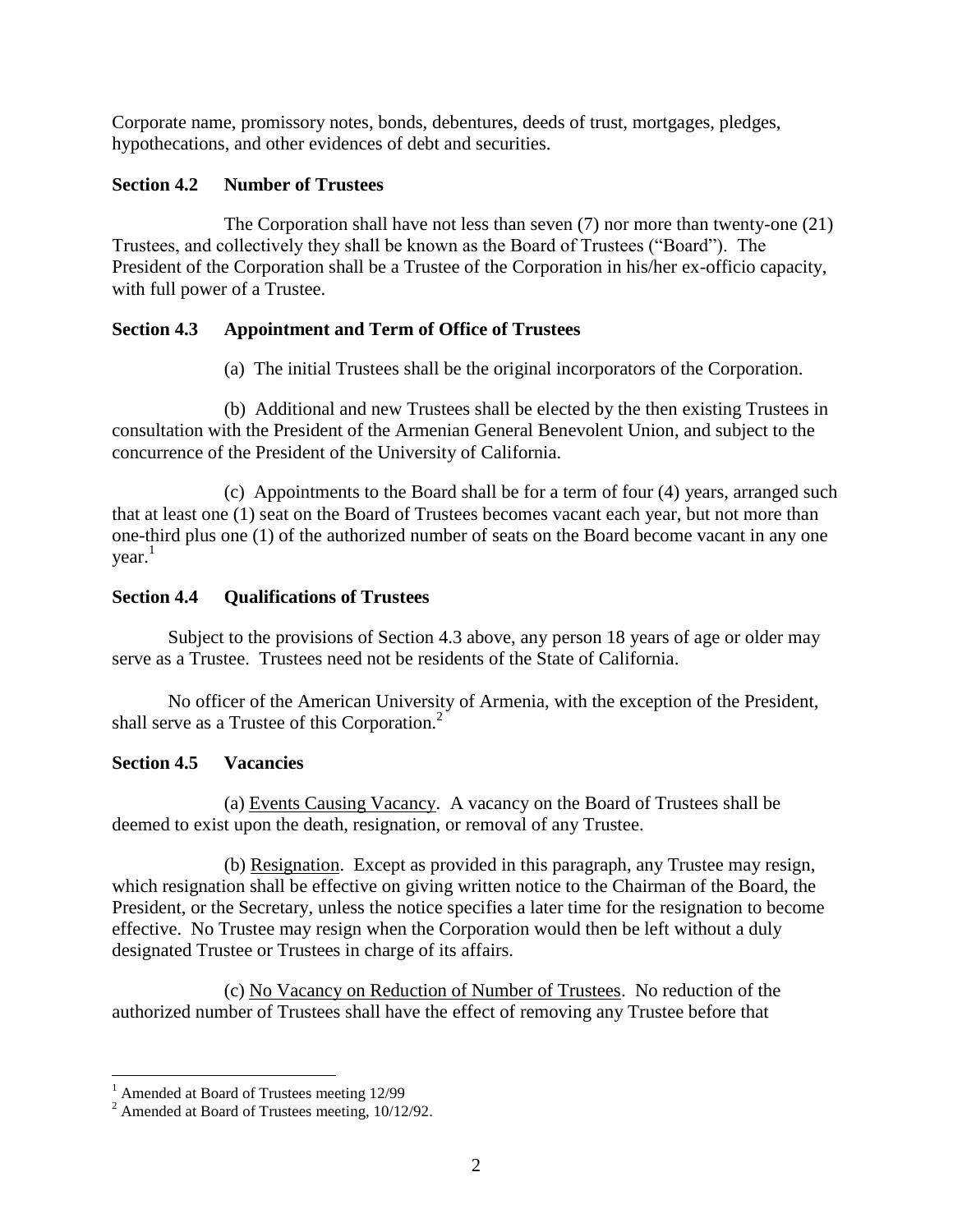Trustee's term of office expires, and no reduction shall reduce the number of Trustees below the minimum designated in Section 4.2.

(c) Removal. Any Trustee may be removed, with or without cause, only by the vote of a majority of the Trustees then in office, after consultation with the President of the Armenian General Benevolent Union and the President of the University of California.

(d) Filling of Vacancies. Any vacancy caused by the death, resignation, or removal of a Trustee shall be filled by designation by the Board of Trustees, after consultation with the President of the Armenian General Benevolent Union, and subject to the concurrence of the President of the University of California.

## **Section 4.6 Place of Meeting; Meeting by Telephone**

Regular meetings of the Board of Trustees may be held at any place within or outside the State of California, as designated from time to time by resolution of the Board. In the absence of such designation, regular meetings shall be held at the principal office of the Corporation. Special meetings of the Board shall be held at any place within or outside of the State of California, as designated in the notice of meeting or, if not stated in the notice or if there is no notice, at the principal office of the Corporation. Notwithstanding the above provisions of this Section a regular or special meeting of the Board of Trustees may be held at any place consented to in writing by all Board members, either before or after the meeting. If consents are given, they shall be filed with the minutes of the meeting. Any meeting, regular or special, may be held by conference telephone or similar communication equipment, so long as all Trustees participating in the meeting can hear one another, and all such Trustees shall be deemed to be present in person at such meeting.

## **Section 4.7 Regular Meetings**

(a) The Board of Trustees shall hold two (2) regular meetings annually at a time and place designated by the Board of Trustees for purposes of electing officers, designating Committees, and transacting regular business. One of these meetings shall be designated the "annual meeting" at which officers and committee chairs of the Corporation for the ensuing year shall be elected. Notice of those meetings shall be by first-class mail postmarked not less than 10 nor more than 40 days in advance thereof, except that any Trustee may waive notice as provided in Section 8 (c).

# **Section 4.8 Special Meetings**

(a) Authority to Call. Special meetings of the Board of Trustees for any purpose may be called at any time by the Chairman of the Board, the President, or any three Trustees.

(b) Notice. Notice of any special meeting of the Board of Trustees shall be given to all Trustees either by first-class mail at least four days in advance or by notice delivered personally or by telephone or telegraph at least 48 hours in advance except that such notice may be waived by any Trustee as set forth in Section (c) below.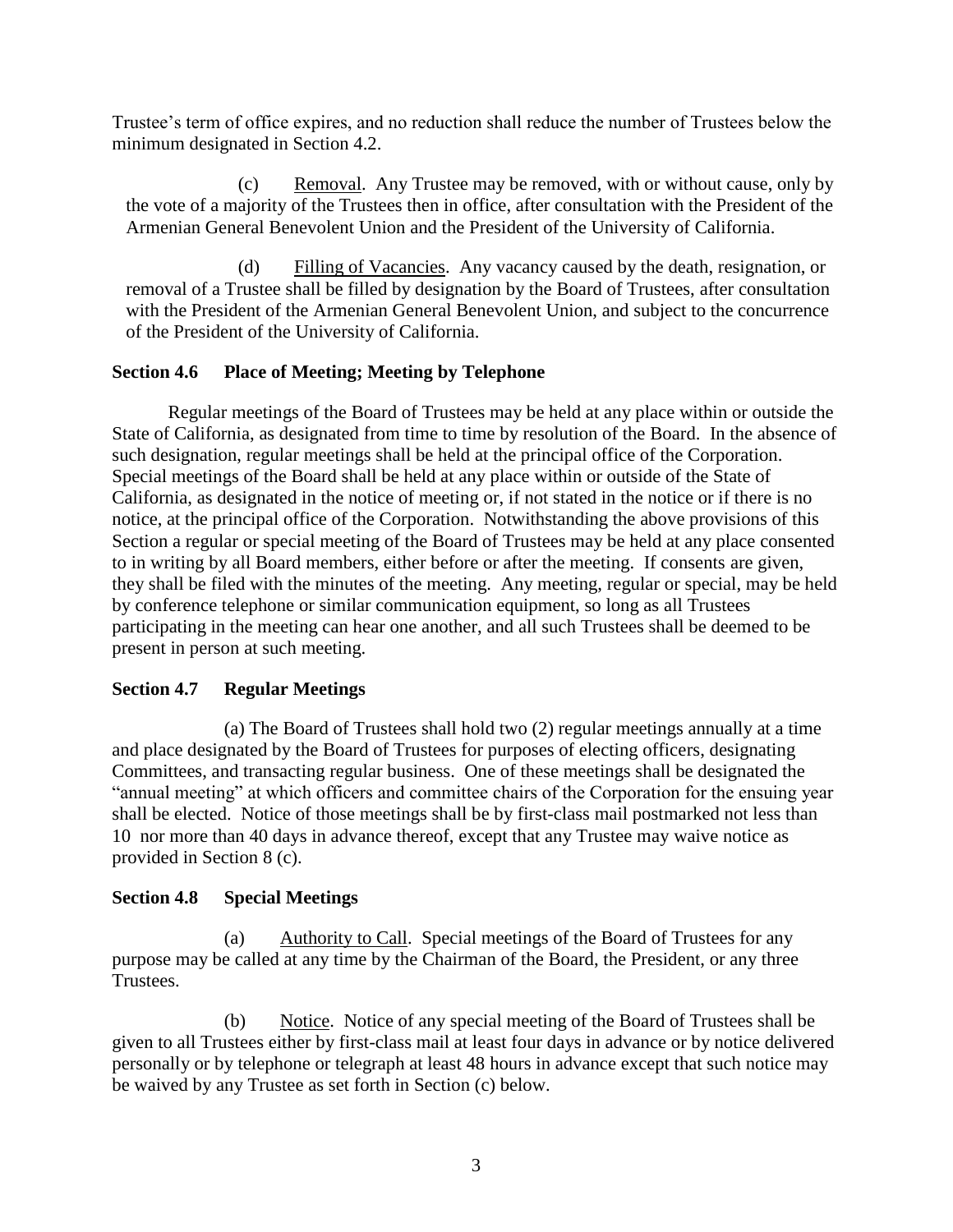(c) Waiver of Notice. The transactions of any meeting of the Board of Trustees, however called and noticed and wherever held, shall be as valid as though taken at a meeting duly held after regular call and notice if (a) a quorum is present, and (b) either before or after the meeting, each of the Trustees not present signs a written waiver of notice, a consent to holding the meeting, or an approval of the minutes. The waiver of notice of consent need not specify the purpose of the meeting. All waivers, consents, and approvals shall be filed with the Corporation records or made a part of the minutes of the meeting. Notice of a meeting shall also be deemed given to any Trustee who attends the meeting without protesting before or at its commencement about lack of adequate notice.

## **Section 4.9 Quorum**

A majority of the Board of Trustees then in office shall constitute a quorum for the transaction of business, except to adjourn as provided in Section 4.10. Every act or decision done or made by a majority of the Trustees present at a meeting held at which a quorum is present shall be regarded as the act of the Board of Trustees, subject to the provisions of the California Nonprofit Corporation Law. A meeting at which a quorum is initially present may continue to transact business, notwithstanding the withdrawal of any Trustee(s), if any action taken is approved by at least a majority of the quorum required for meeting.

## **Section 4.10 Adjournment**

A majority of the Trustees present, whether or not constituting a quorum, may adjourn any meeting to another time and place.

## **Section 4.11 Notice of Adjournment**

Notice of the time and place of holding an adjourned meeting need not be given, unless the meeting is adjourned for more than 24 hours, in which case notice of the time and place shall be given before the time of the adjourned meeting to the Trustees who were not present at the time of the adjournment. Such notice may be waived in the same manner as set forth under Section 8 (c).

## **Section 4.12 Action Without Meeting**

Any action required or permitted to be taken by the Board of Trustees may be taken without a meeting if all members of the Board, individually or collectively, consent in writing to that action. Such action by written consent shall have the same force and effect as a unanimous vote of the Board of Trustees. Such written consent or consents shall be filed with the minutes of the proceedings of the Board.

## **Section 4.13 Compensation of Trustees**

Trustees and members of committees may receive reimbursement of expenses as may be determined by resolution of the Board of Trustees to be just and reasonable. Trustees shall not otherwise be compensated.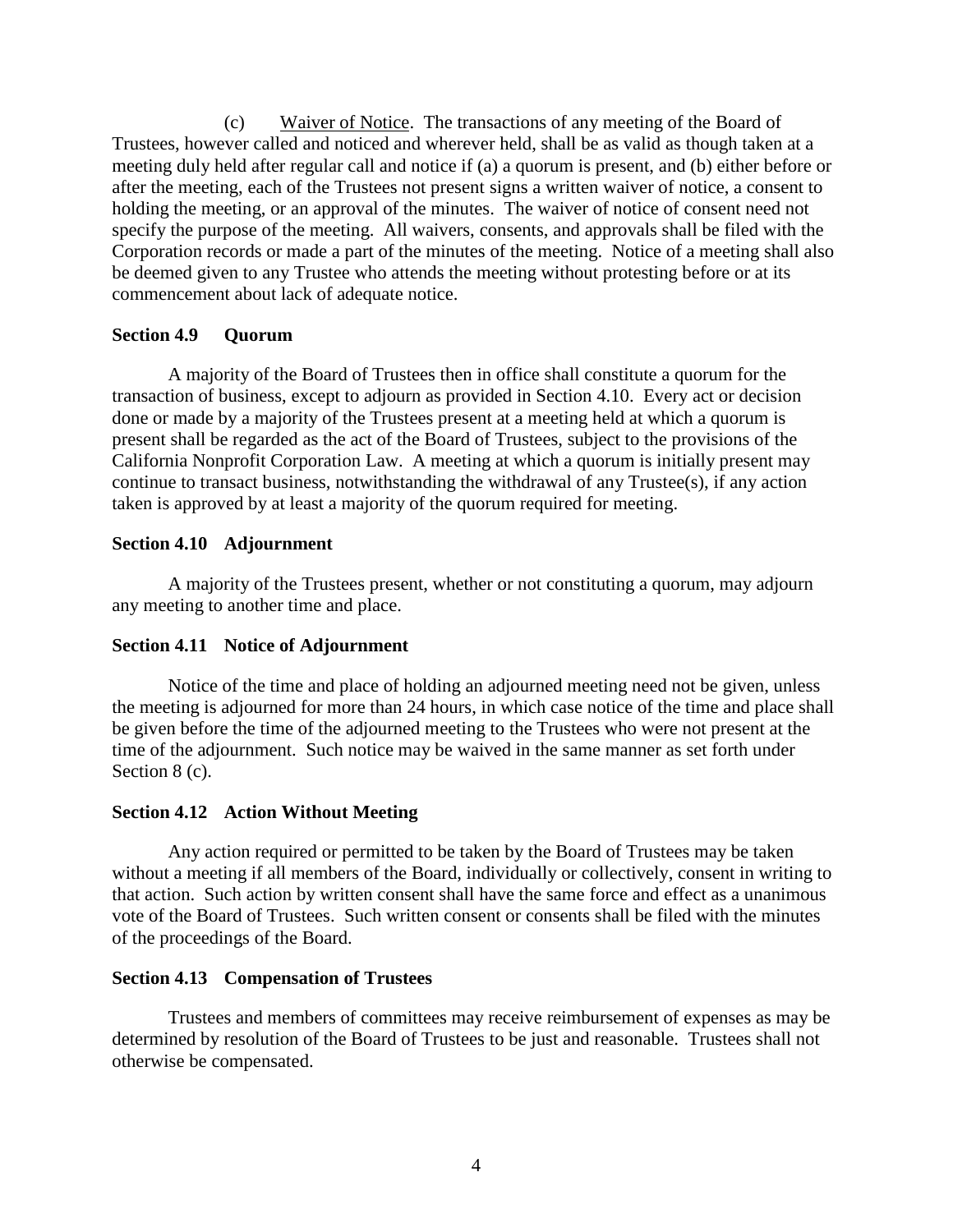# **ARTICLE 5: COMMITTEES<sup>3</sup>**

### **Section 5.1 Committees of the Board**

The Board of Trustees may, by resolution adopted by a majority of the Trustees then in office, designate one or more committees, and, except as provided below in section 5.4 in the case of "Advisory Committees," each consisting of two or more Trustees, and, except for the Executive Committee, to serve at the pleasure of the Board. Such committees shall be referred to in these By-laws as "Committees of the Board". Any member of any Committee of the Board, except for those members holding such committee position ex officio, may be removed, with or without cause, at any time only by the Board. Any Committee of the Board, to the extent provided in the resolution of the Board establishing such Committee, shall have all or a portion of the authority of the Board, except that no committee, regardless of the Board resolution, may:

- (a) Fill vacancies on the Board of Trustees or on any committee;
- (b) Amend or repeal the Articles of Incorporation or Bylaws or adopt new

Bylaws;

 $\overline{a}$ 

- (c) Amend or repeal any resolution of the Board;
- (d) Designate any other committees of the Board or appoint the members of

any committee;

(e) Approve any transaction (i) to which the Corporation is a party and as to which one or more Trustees has a material financial interest; or (ii) between the Corporation and one or more of its Trustees or between the Corporation and any corporation or firm in which one or more of its Trustees has a material financial interest.

## **Section 5.2 Meeting and Action of Committees**

The Board of Trustees may adopt rules for any committee not inconsistent with the provisions of these Bylaws.

## **Section 5.3 Standing Committees of the Board**

The following shall be standing Committees of the Board, and any such committee shall have all the authority of the Board, to the extent provided in these By-laws but as limited by section 5.1 (a) thru (e).

(a) Executive Committee

Pursuant to Section 5.1, the Board may appoint two (2) or more Trustees and the President of the Corporation, to serve as the Executive Committee of the Board. The Executive Committee, unless limited by a resolution of the Board, shall have and may exercise all the authority of the Board in the

<sup>3</sup> Article 5 amended in its entirety at Board of Trustees Meeting, 9-8-04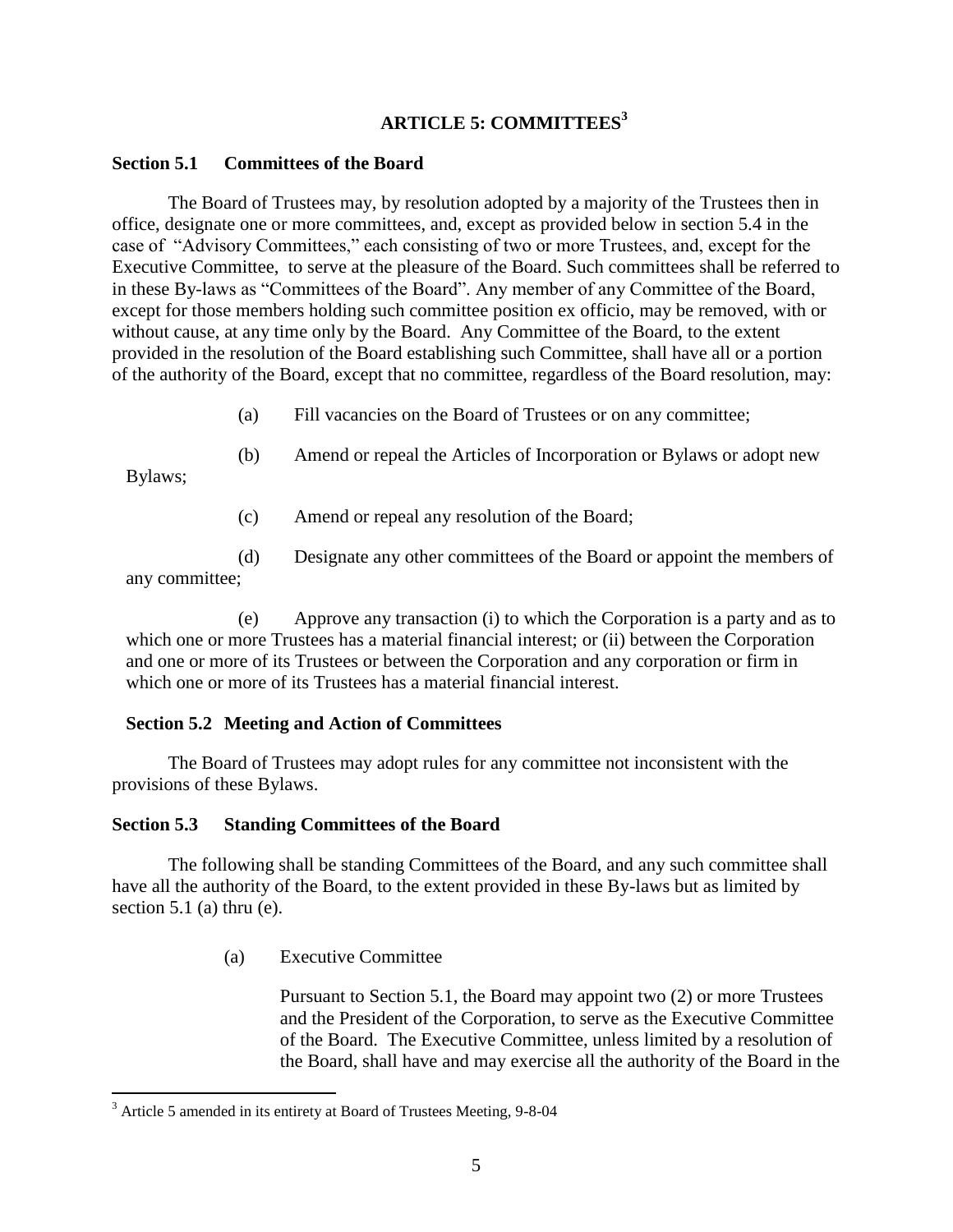management of the business and affairs of the Corporation between meetings of the Board; provided, however, that the Executive Committee may not bind the Corporation to any contract or agreement which may create liability for an amount in excess of \$25,000 beyond the authorized budget.

(b) Audit Committee

The Audit Committee shall have the power to recommend to the Board of Trustees the selection and engagement (including compensation terms) of independent accountants to audit the books and records of the Corporation, and the discharge of the independent accountants. The Audit Committee shall be directly responsible for oversight of the work of the independent accountants (including resolution of disagreements between management and the accountants regarding financial reporting) for the purpose of preparing or issuing an audit report or related work. The Audit Committee shall review the scope of the audits as recommended by the independent accountants, the scope of the internal auditing procedures of the Corporation and the system of internal accounting controls, and shall review the reports submitted to the Audit Committee by the independent accountants and the internal auditors.

### **Section 5.4 Advisory Committees**

The Board, by resolution adopted by a majority of the Trustees who are in attendance at a meeting where a quorum is present, may create one or more Advisory Committees, and each such Advisory Committee shall consist of such persons as the Board may determine, and may, but need not, consist of Trustees. The members of such Advisory Committees shall serve at the pleasure of the Board. The general purposes of the Advisory Committees shall be to meet with staff of the Corporation with respect to matters in the jurisdiction of the Advisory Committee, and, as an outcome of such meetings, and as necessary and appropriate, to make recommendations to the Board regarding matters within the Advisory Committee's jurisdiction. The Board resolution establishing an Advisory Committee shall clearly define such Committee's role, the scope of its activities and jurisdiction, and its advisory status. In no event shall any such Advisory Committee have any authority to bind the Corporation or to act for and on behalf of the Board, the Corporation, or the Officers or staff of the Corporation. The initial Advisory Committees are as follows:

(a) Finance Committee

The Finance Committee shall include the Corporation's Treasurer, and such other persons, whether Trustees or not, as the Board shall designate. The Finance Committee shall have the responsibility to hold regular meetings with the staff of the Corporation responsible for the financial affairs of the Corporation. Without intending to limit the generality of the forgoing statement of responsibility, to assist the President to prepare the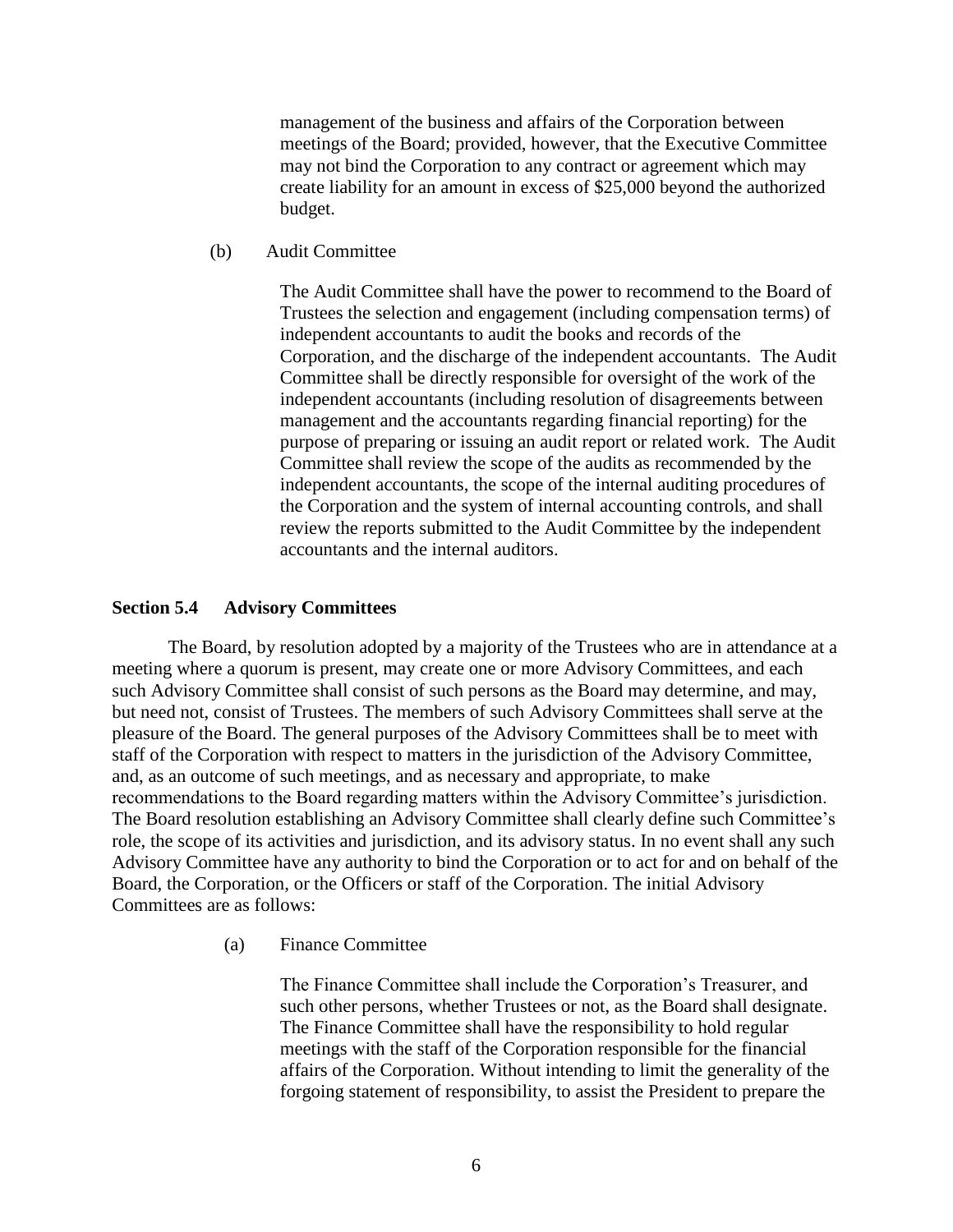Corporation's annual budget and to make recommendations to the Board on such matters as require the Board to take action in the financial affairs of the Corporation. The Finance Committee has authority to move endowment funds among the investment funds managed by the Regents of the University of California, subject to reporting to the Board.

(b) Development Committee

The Development Committee shall be appointed by the Board of Trustees to oversee the fund-raising activities of the Corporation.

(c) Educational Policy Committee

The Educational Policy Committee shall have general oversight over all matters pertaining to the educational philosophy and objectives of the University. The Committee shall:

(i) consider and report to the Board on all recommendations submitted to it with respect to requirements for admission for regular degrees, academic planning, instruction, and research.

(ii) consider and report to the Board on matters relating to the public service activities of the University and recommend to the Board the establishment or disestablishment of organized research units and other major research activities, special training programs, and public service undertakings.

(iii) consider and recommend to the Board approval of the rules adopted by the Faculty of the University for the governance of its members.

(iv) recommend to the Board the nominations by the Faculty of candidates for all regular degrees.

(v) recommend to the Board approval of candidates for honorary degrees.

(vi) act in an advisory capacity to the President of the University with respect to student affairs, the planning and programming of public ceremonies, and the appointments of all Officers of the University.

#### **ARTICLE 6: OFFICERS**

## **Section 6.1 Officers**

:

The Corporation shall have the following officers: Chairman of the Board, President, Secretary, and Treasurer, and such other Officers as the Board may designate by resolution and appoint pursuant to Section 6.3. The Secretary and/or the Treasurer may, but need not be Trustees. One person may hold two or more offices, except that neither the Secretary nor the Treasurer may serve concurrently as the President.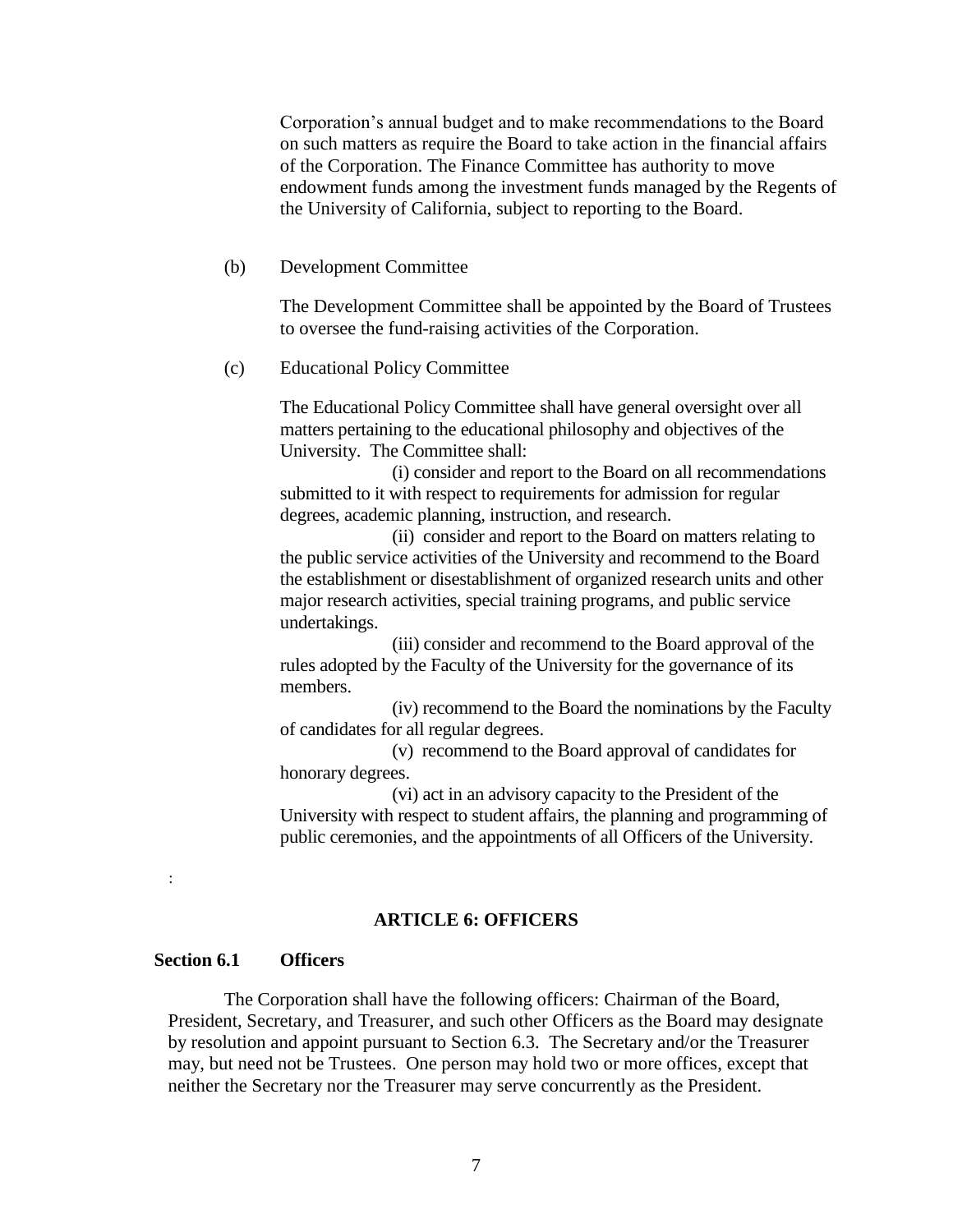### **Section 6.2 Election of Officers**

The Officers of the Corporation, except those appointed in accordance with the provisions of Section 6.3 of this Article, shall be chosen by the Board of Trustees, and each shall serve at the pleasure of the Board, subject to the rights, if any, of any Officer under a contract of employment.

### **Section 6.3 Subordinate Officers**

The Board of Trustees may appoint, and may authorize the President or any other Officer to appoint, any other Officers that the business of the Corporation may require, each of whom shall have the title, hold office for the period, have the authority, and perform the duties specified by the Bylaws or determined from time to time by the Board of Trustees.

### **Section 6.4 Removal of Officers**

Subject to rights, if any, under any contract of employment, any Officer may be removed, with or without cause, by the Board of Trustees, at any regular or special meeting of the Board.

### **Section 6.5 Resignation of Officers**

Any Officer may resign at any time by giving written notice to the Board of Trustees, to the President, or to the Secretary of the Corporation. Any resignation shall take effect at the date of receipt of that notice or at any later time specified in that notice. Unless otherwise specified in that notice, the acceptance of the resignation shall not be necessary to make it effective. Any resignation shall be without prejudice to the rights, if any, of the Corporation under any contract to which the Officer is a party.

### **Section 6.6 Vacancies in Office**

A vacancy in any Office because of death, resignation, removal, disqualification, or any other cause shall be filled only in the manner prescribed in these Bylaws for regular appointments to that Office.

#### **Section 6.7 Responsibilities of Officers**

(a) Chairman of the Board of Trustees The specific duties of the Chairman of the Board of Trustees shall be:

(i) To preside at meetings of the Board of Trustees and the

Executive Committee.

(ii) To appoint, with the advice and consent of the Board of Trustees or the Executive Committee, such committees of Trustees as the Chairman shall deem to be in the best interest of the Corporation.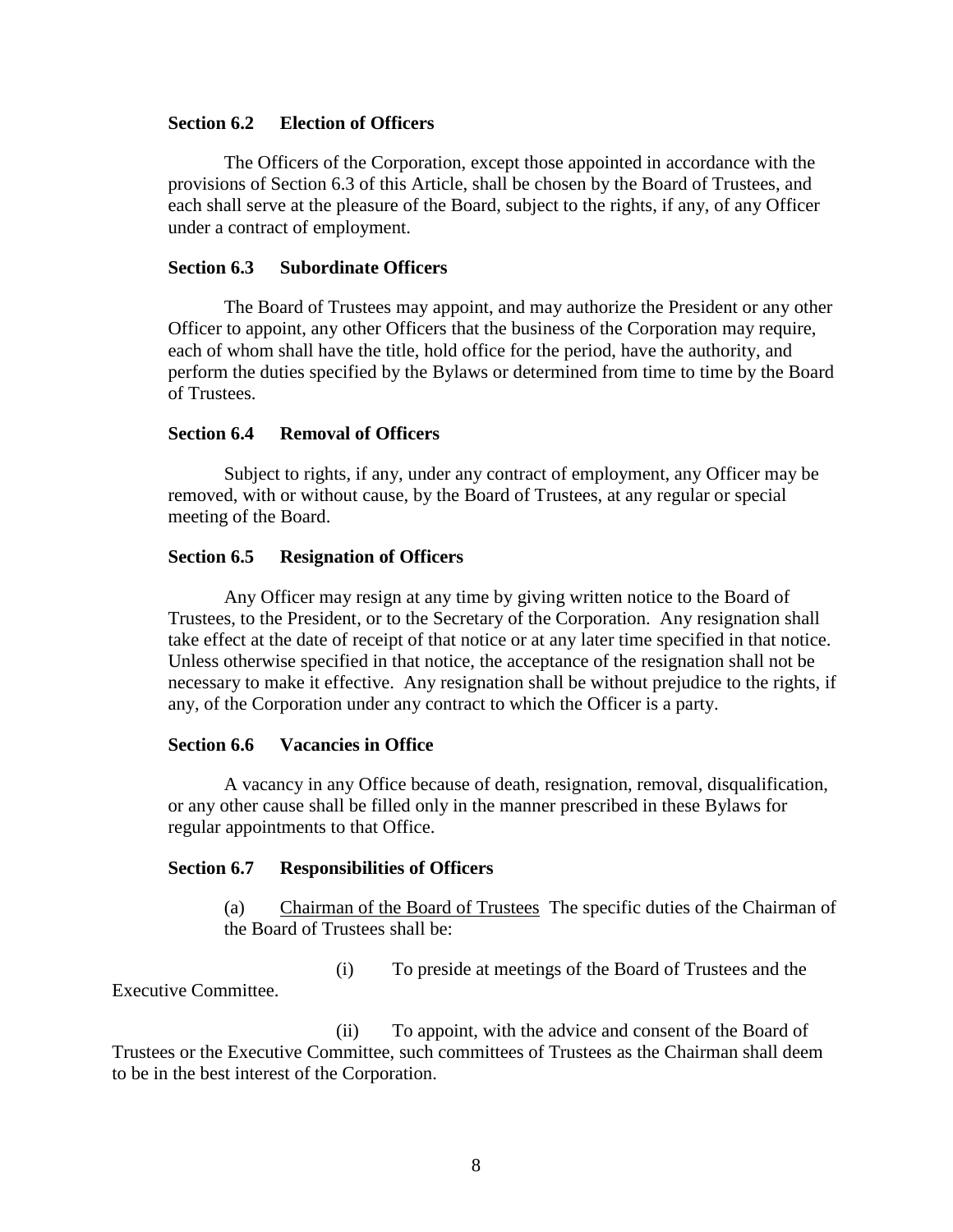(iii) To be a member ex-officio of all committees of the Board

of Trustees.

(iv) Through the appropriate agencies of the Board of Trustees, to suggest, guide and coordinate the plans and programs of the Corporation for submission to and action by the Board or other agency.

(v) To perform such other duties as the Board of Trustees or the Executive Committee shall determine.

(b) President The President shall be the chief executive officer of the Corporation and shall be a Trustee in his/her ex-officio capacity. He/she shall have such other powers and duties as may be prescribed by the Board of Trustees of these Bylaws. The President shall be responsible to the Board of Trustees, shall see that the Board is advised on all significant matters of the Corporation's business, and shall see that all orders and resolutions of the Board are carried into effect. The President shall be empowered to act, speak for, or otherwise represent the Corporation between meetings of the Board within the boundaries of policies and purposes established by the Board and as set forth in the Articles of Incorporation and these Bylaws. The President shall be responsible for keeping the Board informed at all times of staff performance as related to program objectives, and for implementing any personnel policies adopted by the Board. The President is an *ex officio* member of all committees of the Board.<sup>4</sup> The Board has delegated solely to the President:

(i) Authority to solicit, accept, and execute any and all agreements which are contracts, grants and gifts (including pledges and bequests), for and on behalf of the Corporation.

(1) Limitations on the President's authority to accept and execute agreements which are contract, grant and gift agreements.

The President's authority to accept and execute any and all agreements which are contracts, grants and gifts (including pledges and bequests) does not extend to, and approval of the Board of the Corporation is required, when acceptance and execution of such agreements involves: (a) exceptions to the Corporation's approved

programs and policies; or

(b) the Corporation committing itself

(1) for more than two  $(2)$  years (three  $(3)$ )

years in the case of research agreements and public service agreements for which the President has identified a fund source); or

(2) to expenditures or costs for which the Board (or the President in the case of research agreements and public service agreements) has not established a fund source; or

 $\overline{a}$ 

<sup>4</sup> Amended at Board of Trustees Meeting 3-7-02.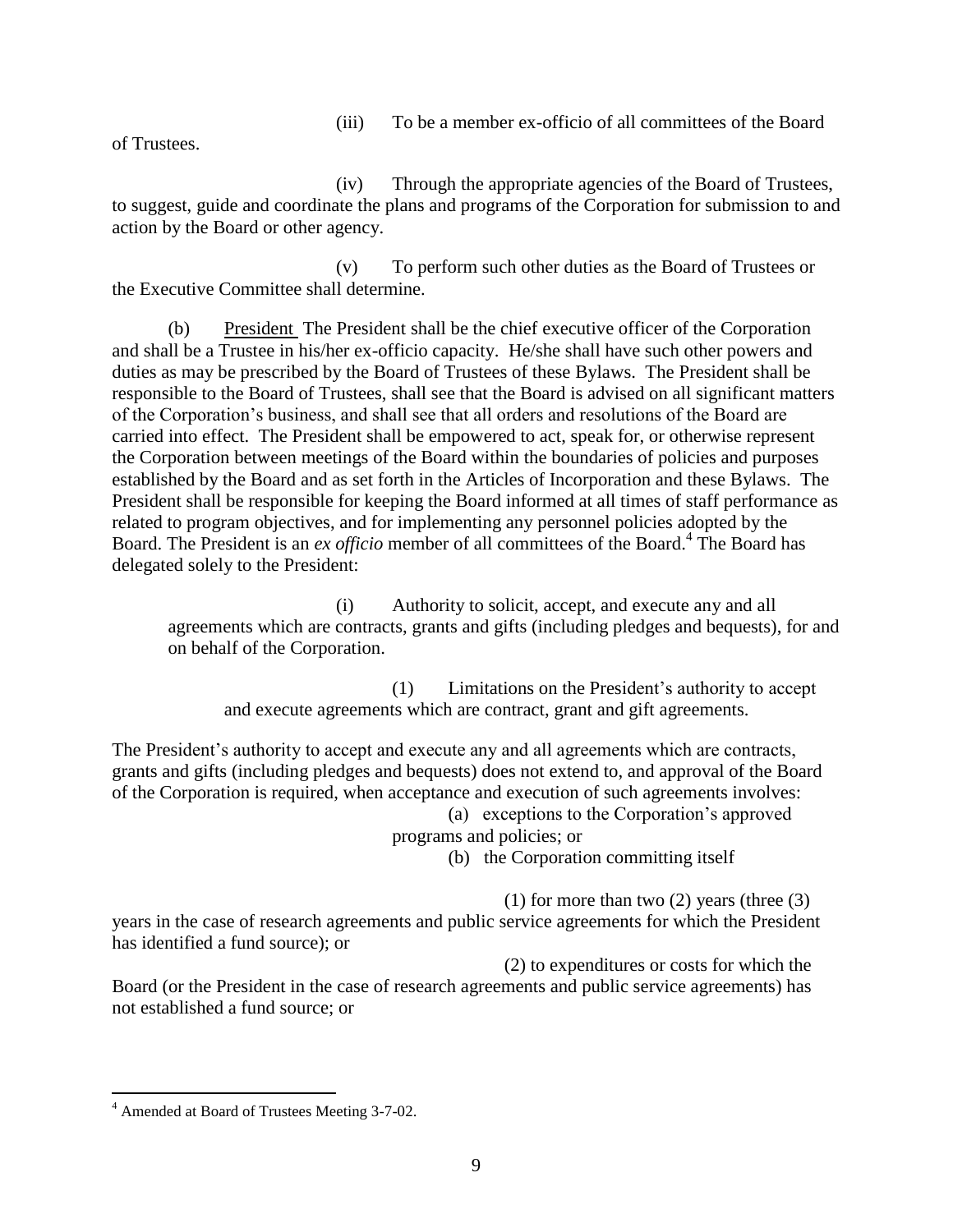(3) to expenditures or costs for the construction of facilities which have not been previously approved by the Board (c) any agreement the amount or value of which exceeds \$100,000, or, in the case of a research agreement or public service agreement, any agreement the value of which exceeds \$500,000; or

(d) any interest in real property.

For purposes of this limitation on the President's authority, the dollar amount of a contract, grant, or gift shall be the amount of cash actually received or offered or pledged; or, if involving property which is not cash, shall be equivalent to the fair market value of the property.<sup>5</sup>

(c) Secretary. The Secretary shall attend to the following:

(i) Book of Minutes. The Secretary shall keep or cause to be kept, at the principal executive office or such other place as the Board of Trustees may direct, a book of minutes of all meetings and actions of Trustees and committees of Trustees, with the time and place of holding regular and special meetings, and if special, how authorized, the notice given, the names of those present at such meetings, and the proceedings of such meetings.

(ii) Notices, Seal, and Other Duties. The Secretary shall give, or cause to be given, notice of all meetings of the Board of Trustees required by the Bylaws to be given. The Secretary shall keep the seal of the Corporation in safe custody, and shall have such other powers and perform such other duties as may be prescribed by the Board of Trustees or the Bylaws.

(d) Treasurer. The Treasurer shall be the chief financial officer of the Corporation and shall attend to the following:

(i) Books of Account. The Treasurer shall keep and maintain, or cause to be kept and maintained, adequate and correct books and records of accounts of the properties and business transactions of the Corporation, including accounts of its assets, liabilities, receipts, disbursements, gains, losses, capital, and other matters customarily included in financial statements. The books of account shall be open to inspection by any Trustee at all reasonable times.

(ii) Deposit and Disbursement of Money and Valuables. The Treasurer shall deposit all money and other valuables in the name and to the credit of the Corporation with such depositories as may be designated by the Board of Trustees; shall disburse funds of the Corporation as may be ordered by the Board of Trustees; shall render to the President and Trustees, whenever they request it, an account of all financial transactions and of the financial condition of the Corporation; and shall have other powers and perform such other duties as may be prescribed by the Board of Trustees or the Bylaws.

(iii) Bond. If required by the Board of Trustees, the Treasurer shall give the Corporation a bond in the amount and with the surety specified by the Board for the

 $\overline{a}$ 

<sup>&</sup>lt;sup>5</sup> Amended at Board of Trustees Meeting 9-13-02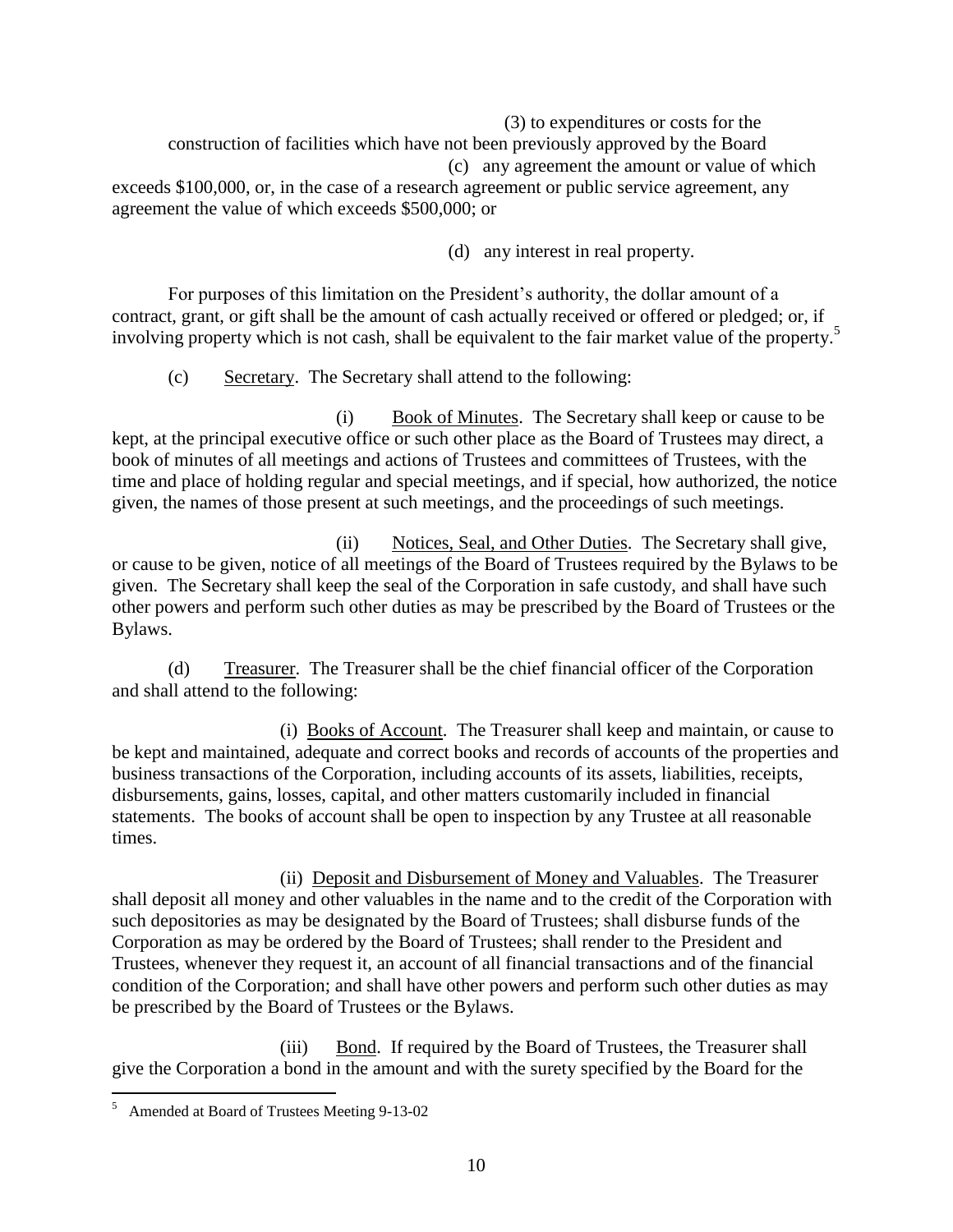faithful performance of the duties of his or her office and for restoration to the Corporation of all its books, papers, vouchers, money, and other property of every kind in his or her possession or under his or her control on his or her death, resignation, retirement, or removal from office.

## **ARTICLE 7: RECORDS AND REPORTS**

### **Section 7.1 Maintenance of Articles and Bylaws**

The Corporation shall keep at its principal executive office the original or a copy of the Articles and Bylaws as amended to date.

### **Section 7.2 Maintenance of Other Corporate Records**

The accounting books, records, and minutes of the proceedings of the Board of Trustees and any committee(s) of the Board of Trustees shall be kept at such place or places designated by the Board of Trustees, or, in the absence of such designation, at the principal executive office of the Corporation. The minutes shall be kept in written or typed form, and the accounting books and records shall be kept in either written or typed form or in any other form capable of being converted into written, typed, or printed form.

## **Section 7.3 Inspection by Trustees**

Every Trustee shall have the absolute right at any reasonable time to inspect all books, records, and documents of every kind and the physical properties of the Corporation. This inspection by a Trustee may be made in person or by an agent or attorney, and the right of inspection includes the right to copy and make extracts of documents.

## **ARTICLE 8: INDEMNIFICATION OF TRUSTEES AND OFFICERS**

#### **Section 8.1 Right to Indemnification**

This Corporation may indemnify any person who was or is a party, or is threatened to be made a party, to any action or proceeding by reason of the fact that such person is or was an Officer, Trustee, or agent of this Corporation, or is or was serving at the request of this Corporation as a director, officer, employee, or agent of another foreign or domestic corporation, partnership, joint venture, or other enterprise, against expenses, judgment, fines, settlements, and other amounts actually and reasonably incurred in connection with such proceeding, to the fullest extent permitted under the Nonprofit Corporation Law of the State of California.

In determining whether indemnification is available to the Trustee, Officer or agent of this Corporation under California law, the determination as to whether the applicable standard of conduct set forth in Section 5238 of the California Nonprofit Corporation Law has been met shall be made by a majority vote of a quorum of Trustees who are not parties to the proceeding. If the number of Trustees who are not parties to the proceeding is less than one-third of the total number of Trustees seated at the time the determination is to be made, the determination as to whether the applicable standard of conduct has been met shall be made by the court in which the proceeding is or was pending.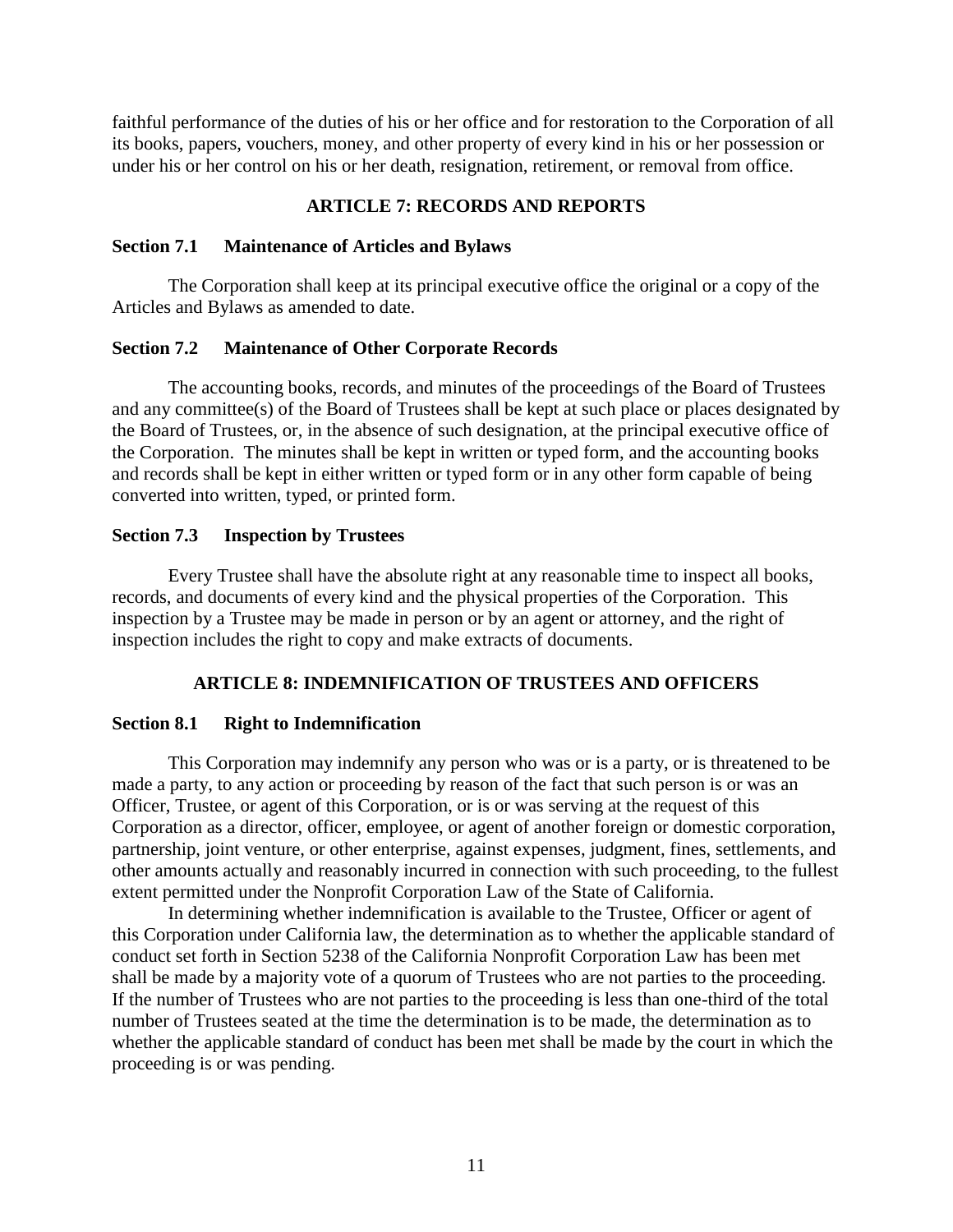The indemnification provided herein shall not be deemed exclusive of any other rights to which those indemnified may be entitled, and shall continue as to a person who has ceased to be an agent and shall inure to the benefit of the heirs, executors, and administrators of such a person.

## **Section 8.2 Insurance**

This Corporation shall have the power to purchase and maintain insurance on behalf of any Trustee, Officer, or agent of the Corporation, against any liability asserted against or incurred by the Trustee, Officer, or agent in any such capacity or arising out of the Trustee's, Officer's, or agent's status as such, whether or not the Corporation would have the power to indemnify the agent against such liability under Section 8.1 of these Bylaws; provided, however, that the Corporation shall have no power to purchase and maintain such insurance to indemnify any Trustee, Officer, or agent of the Corporation for any self-dealing transactions, as described in Section 5233 of the California Nonprofit Corporation Law.

## **ARTICLE 9: FISCAL YEAR<sup>6</sup>**

The fiscal year of the corporation shall be the calendar year.

## **ARTICLE 10: CONSTRUCTION AND DEFINITIONS**

Unless the context requires otherwise, the general provisions, rules of construction, and definitions in the California Nonprofit Corporation Law shall govern the construction of these Bylaws. Without limiting the generality of the above, the masculine gender includes the feminine and neuter, the singular number includes the plural, and the plural number includes the singular.

# **ARTICLE 11: AMENDMENTS<sup>7</sup>**

Bylaws other than those fixing or changing the authorized number of Trustees or governing the designation, election or removal of Trustees may be adopted, amended, or repealed by a majority vote of the entire Board of Trustees then in office. Any amendment to Section 4.2 establishing the number of Trustees, or Section 4.3 governing appointment and term of Trustees shall require a two-thirds majority vote of the entire Board of Trustees then in office.

 $\overline{a}$ 6 Amended at Board of Trustees meeting, 12/97.

<sup>7</sup> Article 11 added by amendment at Board of Trustees meeting, 09/05/91.